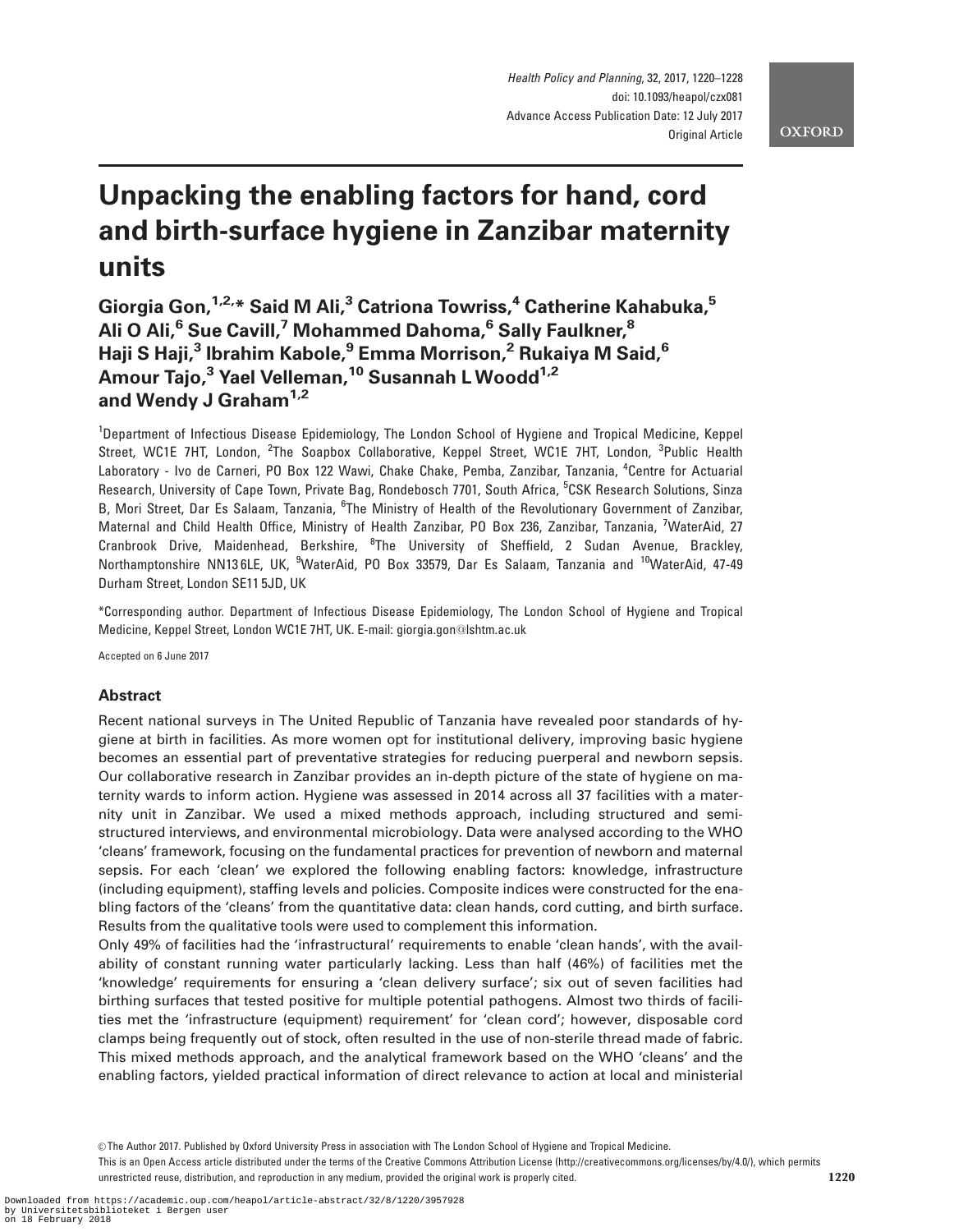levels. The same approach could be applied to collect and analyse data on infection prevention from maternity units in other contexts.

Keywords: Maternal and child health, prevention, health care, health behaviour, water

#### Key Messages

- In the context of maternity units in Zanzibar, we found substantial gaps in coverage of key determinants of infection prevention practices essential at the time of birth. In particular areas for further improvement include knowledge and training, and infrastructure.
- This is the first study based on an analytical approach using both mixed methods and a combination of two sets of WHO guidelines: (i) WHO 'cleans' necessary to ensure a clean birth; and (ii) WHO guidelines on the determinants of infection prevention practices. This novel approach yielded information of direct relevance to action at both local and ministerial levels, which we refer to as 'actionable information'.
- This study's analytical approach is applicable to other contexts when collecting and analysing data on infection, prevention and control from maternity units.

## Introduction

Worldwide estimates indicate 2.6 million possible cases of severe bacterial infections among newborns in 2012 across Sub Saharan Africa alone (Seale et al. [2014](#page-8-0)). Additionally, puerperal sepsis is estimated to occur in 4% of live births ([AbouZahr 2003](#page-7-0)). Gordon, Semmelweiss, and Wendell-Holmes established the link between puerperal sepsis and poor hygiene at birth over two centuries ago ([Gordon, 1795;](#page-8-0) [Semmelweis, 1983](#page-8-0); [Gould, 2010](#page-8-0)), and it has been estimated that a clean birth in a facility could prevent 38% of newborn tetanus mortality ([Blencowe](#page-8-0) et al. 2011).

A list of important clean birth practices (for example clean hands), was presented by the World Health Organization (WHO) in the 'cleans' framework ([Blencowe](#page-8-0) et al. 2011). For the clean practices to be carried out, the necessary enabling environment needs to be in place. This falls under the broader umbrella of infection prevention and control practices (IPC). The new WHO guidelines on IPC in facilities identified core components required to improve IPC practices and ultimately reduce healthcare associated infections ([WHO 2016\)](#page-8-0), e.g. ensuring access to the relevant infrastructure such as safe water and sanitation ([WHO 2009](#page-8-0)) or sterilization of key equipment.

There are few data on the performance of the clean practices around birth or on the status of the enabling environment necessary for the clean practices, apart from some emerging efforts on water and sanitation, including by the Joint Monitoring Program for Water Supply and Sanitation [\(WHO and UNICEF 2016\)](#page-8-0). The need to develop indicators and to incorporate water and sanitation and hygiene (WASH) in routine health monitoring systems was recently emphasized in the Call to Action paper on WASH and maternal and newborn health and the WHO report on the issue [\(Velleman](#page-8-0) et al. [2014;](#page-8-0) WHO 2015).

We have two aims in this article. The first is to illustrate how the WHO cleans framework and a framework of enabling factors from the WHO IPC guidelines were used to produce actionable information to enable the Zanzibar Ministry of Health (MoH) to identify priorities to improve hygiene in their maternity units. The second is to present the main assessment findings, which examined the enabling factors of key 'clean' practices, including hands, cord and birth

surface hygiene, in maternity units in Zanzibar. The data were collected during an assessment across maternity units in Zanzibar, commissioned by the MoH in 2013 to inform a quality improvement process for maternity wards.

The Revolutionary Government of Zanzibar is a semiautonomous region of Tanzania; it is home to a population of about 1.3 million people spread over two main and several small islands, and has an independent MoH. As in mainland Tanzania, only 50% of births in Zanzibar occur in facilities, and great efforts in the last decade have reduced the maternal mortality ratio from 473 per 100 000 live births in 2006 to a ratio of 310 in 2013 ([Zanzibar](#page-8-0) [Annual Health Bulletin - 8th publication 2014\)](#page-8-0). A modest increase in facility births in Tanzania, from 43.5 to 50.1%, between 1999 and 2010,(ICF International), along with the aim of the government to encourage all women to deliver in facilities, emphasizes the importance of making hygiene in maternity units a priority, and the opportunity this provides to prevent infections. Recent publications highlight the poor WASH environment where women give birth in The United Republic of Tanzania, both in facilities and at home ([Shamba](#page-8-0) et al. 2013; [Benova](#page-8-0) et al. 2014). Only 24% of delivery rooms have basic improved water and sanitation standards across a representative sample of facilities in Tanzania ([Benova](#page-8-0) et al. 2014).

## **Methods**

Our first aim was to produce actionable information, meaning information that (1) is organized by the WHO 'clean' practices necessary to reduce maternal and newborn infection acquired at the time of delivery; (2) clearly identifies the behavioural factors from the WHO IPC guidelines that enable these clean practices and that can be addressed through MoH interventions; and (3) allows the root causes of the IPC gaps to be identified, using a mixed methods approach. We investigated four out of the six 'cleans': clean hands, clean cord (clamping and cutting), and a clean birth surface. The clean perineum of the mother at birth was excluded because of the weak evidence base for this clean ([Blencowe](#page-8-0) et al. 2011) and the postpartum skincare of the newborn was excluded because we were focused on intrapartum care for data collection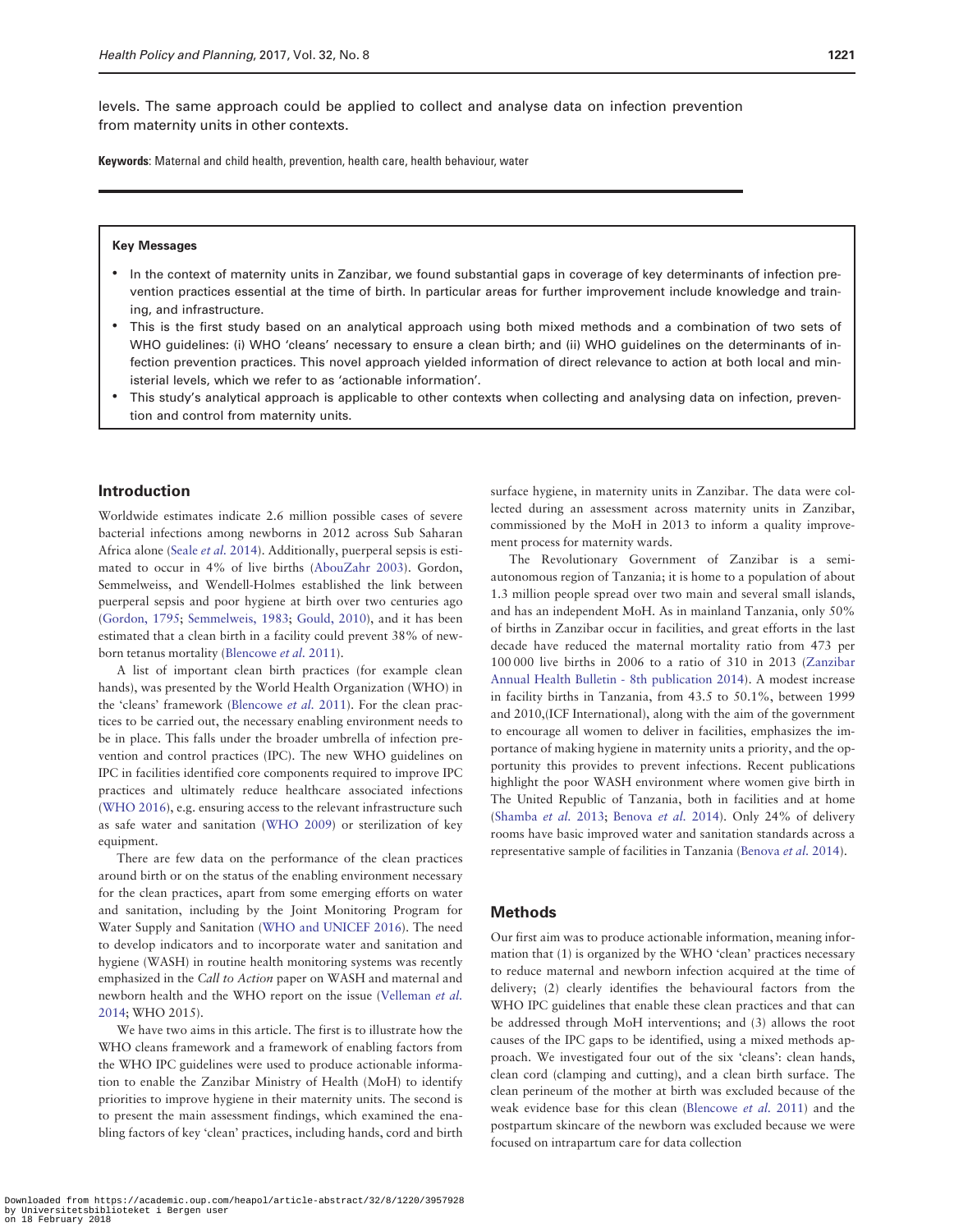The WHO IPC guidelines for facilities identified eight core components.[\(WHO 2016](#page-8-0)) We collected data in Zanzibar that allowed us to investigate four of these components that we refer to as behavioural factors in relation each of the four cleans we chose to investigate.

These enabling factors and their definition in this paper are:

- a. Knowledge and training (from WHO core component number 3)—what it is necessary to know to practice relevant IPC behaviour, including awareness of key practices and levels of training.
- b. Infrastructure (from WHO core component number 8)—the availability, access and maintenance of the infrastructure (e.g. water supply) and equipment required to perform the cleans.
- c. Staffing levels (from WHO core component number 7)—the presence of an adequate number of staff responsible for the relevant clean practice; health orderlies to clean the delivery surface; and skilled birth attendants (SBAs) for performing clean hands and clean cord. If no SBA is present, it is possible that the delivery will be carried out by an unqualified member of staff without any formal training on these cleans. In Zanzibar, the following cadres, who have between 2 and 8years of professional training, are considered qualified to assist a birth: Nurse midwife, Public Health Nurse B, Maternal and Child Health Aid, Clinical officers, Assistant Medical Officers, Medical officers, and Obstetricians.
- d. Policies (from WHO core component number 2)—whether there are existing policies, guidelines or other indications (e.g. through posters) to prescribe the clean practice of interest. Information on policies was collected for all cleans except cord care.

#### Data collection tools using a mixed methods approach

Three tool sets were used during the assessment: (1) a structured facility questionnaire, administered to the maternity in-charge or equivalent at the time of the interview in all facilities providing delivery services ( $n = 37$ ), (2) a 'walkthrough' tool set (described below) and (3) semi-structured interviews conducted in a purposively selected sample of facilities in Zanzibar ( $n = 7$ ). The seven facilities were selected by the Zanzibar MoH to represent the variation in facility type, volume of deliveries, location and levels of service quality. The tools described below were based on the WASH & CLEAN toolkit, adapted with the collaboration of key MoH stakeholders and administered in Swahili. The toolkit, previously used in India, Bangladesh and the Gambia, was developed by the Soapbox Collaborative from existing tools from international organizations to assess IPC on maternity units and is publically available online ([Cross](#page-8-0) et al. 2016). The facility questionnaire was initially piloted in five facilities, and the walkthrough tools and the semi-structured interviews were piloted in four.

The tools were administered between 19 May and 10 September 2014. We conducted 26 semi-structured interviews with healthcare staff including in-charges (7), care providers in the maternity (7), orderlies (7) and maintenance staff (5) present in the facility at the time of the visit. One member per cadre per facility was invited to be interviewed. Staff selection was based on who was available at the time. The facility questionnaire and the semi-structured interviews focused on guidelines, training and infrastructure for IPC, WASH and solid waste management; barriers to maintaining good practice; and the actions needed to overcome them. Qualitative interviews were also conducted with 20 women attending vaccination services for their newborns at the seven facilities, who had delivered within the past 8 weeks. The team aimed to interview a minimum of two women at each facility visited; one who delivered at the facility under assessment and one who delivered at home but who was living

around the facility catchment area. The first woman presenting in the relevant facilities during the assessment period who consented to participate in the study was interviewed. These interviews sought to capture women's perception of an appropriate delivery environment, and their experiences during their most recent childbirth, particularly in relation to hygiene at the delivery unit. Interviews were conducted in Swahili and were tape recorded.

Two types of data were collected with the walkthrough tool set: (1) observations recorded in the walkthrough checklist, noting the availability and conditions of specific areas and equipment (e.g. labour ward room, toilets and cleaning equipment); and (2) microbiological samples taken using swabs of high-risk hand touch sites such as bedside lockers, delivery beds, cleaning equipment, and of water used for hand washing in the maternity unit. See Supplementary Material S1 for more details on the water sampling and microbiological swabs.

# Constructing indices for the enabling factors of the four 'cleans'

For each 'clean' we built a composite index, using the facility questionnaire data ( $n = 37$ ), that aimed to be represent each of the four enabling factors investigated: 'knowledge and training, infrastructure, staffing levels' and 'policies'. The choice of index components was informed by published IPC international guidelines for each topic [\(EngenderHealth 2003,](#page-8-0) [2011](#page-8-0); WHO 2015). This allowed us to standardise the analysis of the 'cleans'' enabling factors with relevant data from the facility questionnaire.

[Table 1](#page-3-0) describes the information used to build these indices. For the 'knowledge and training' index, we used questions that explored the topics discussed during IPC training received in the past year and questions around maternal and newborn care practices. With regards to the latter, interviewees were asked about their care practices but discussion with our data collectors led us to believe that their answers reflect knowledge of expected practices rather than actual staff behaviour and thus are best considered a proxy for knowledge. We aimed to interview the maternity in-charge or equivalent in each facility; this information therefore represents their knowledge. For the 'infrastructure' index, we used questions on the availability of, and access to key infrastructure and equipment in the maternity unit.

For the 'policies' determinant, we present data on whether policies or posters of key protocols i.e. IPC, hand hygiene and decontamination of areas soiled by blood and other body fluids were available in the maternity unit. For 'human resources', at least one skilled SBA should be present in the maternity during the morning and night shifts; this ensures that someone formally trained in IPC is available on site capable of cleaning their hands adequately at appropriate times and capable of performing clean cord care. Since it was unusual in Zanzibar, especially in small facilities, that orderlies were allocated to night shifts, for clean birth surface the variable we referred to was whether an orderly was present on the previous morning shift.

The indices were all binary, with facilities either meeting all the conditions prescribed by the index or not. Similar composite indices have been used previously to describe key markers of the quality of maternal healthcare facilities [\(Nesbitt](#page-8-0) et al. 2013; [Campbell](#page-8-0) et al. [2016\)](#page-8-0). The key assumption was that the components chosen to construct the indices were fundamental for performing the 'cleans'.

#### Analysis

The variety of tools used produced quantitative, qualitative and microbiological data. Results from all three tool sets were organised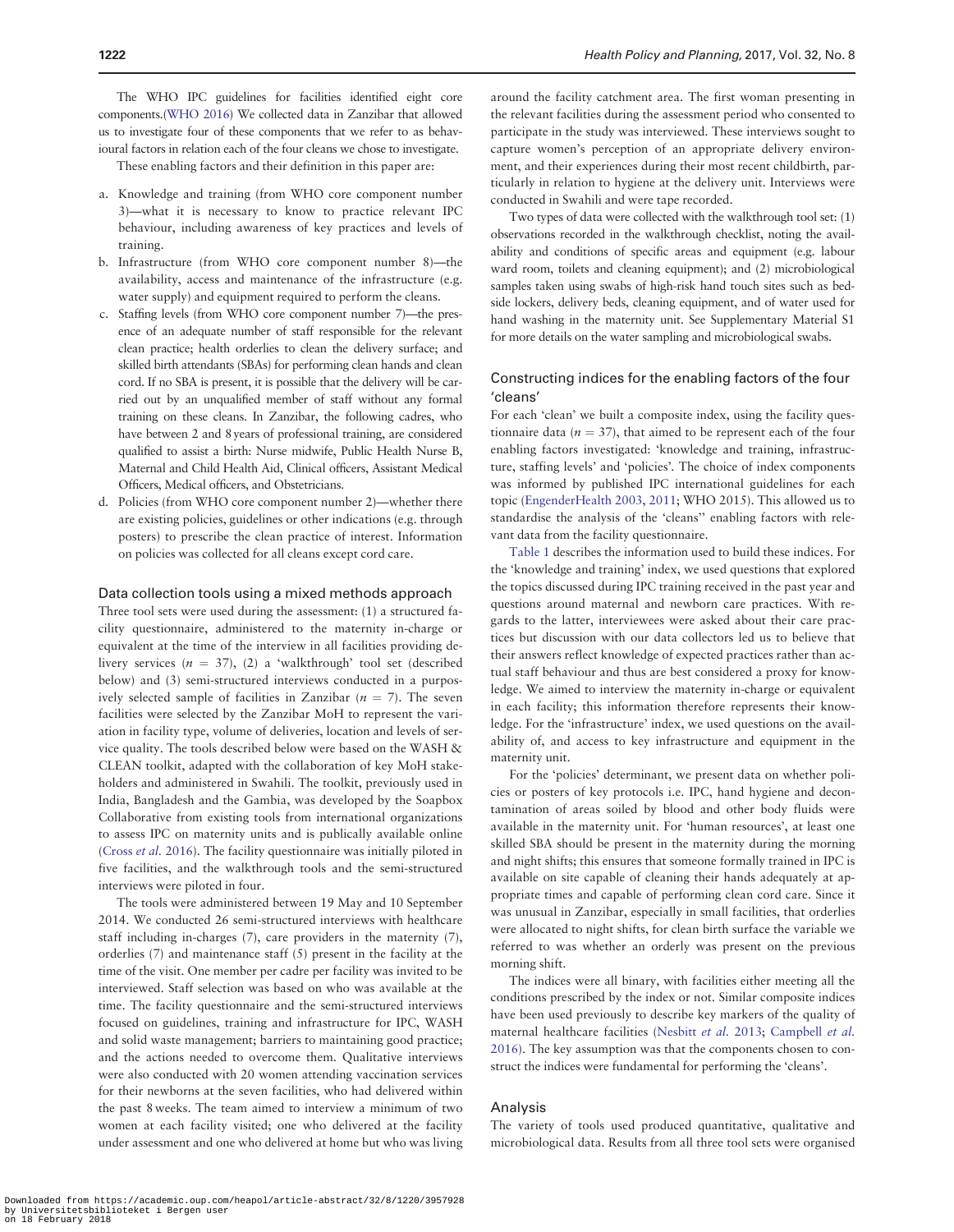<span id="page-3-0"></span>

| Enabling factor           | Clean hands                                                                                                                                                           | Clean cord                                                                                                                                                                                                      | Clean birthing surface                                                                                                                                                 |
|---------------------------|-----------------------------------------------------------------------------------------------------------------------------------------------------------------------|-----------------------------------------------------------------------------------------------------------------------------------------------------------------------------------------------------------------|------------------------------------------------------------------------------------------------------------------------------------------------------------------------|
| Knowledge and<br>training | Wash hands during the WHO key mo-<br>ments of hand hygiene (no data on<br>hand washing before aseptic proced-<br>ures, so this was not included)                      | Frequency of use of sterile clamps or ties                                                                                                                                                                      | Delivery room cleaned at least once a<br>day                                                                                                                           |
|                           | <b>AND</b>                                                                                                                                                            | <b>AND</b>                                                                                                                                                                                                      | <b>AND</b>                                                                                                                                                             |
|                           | Training on hand hygiene received in the<br>last year                                                                                                                 | Training on IPC received in the last year                                                                                                                                                                       | Training for non-medical staff received<br>in the last year                                                                                                            |
| Infrastructure            | (1) Soap available in the maternity unit                                                                                                                              | (1) Disposable or sterile clamps available in<br>the maternity unit                                                                                                                                             | (1) Bleach or bleaching powder currently<br>available                                                                                                                  |
|                           | <b>AND</b>                                                                                                                                                            | <b>AND</b>                                                                                                                                                                                                      | <b>AND</b>                                                                                                                                                             |
|                           | (2) Disposable gloves available in the<br>maternity unit                                                                                                              | (2) Disposable or sterile blades available in<br>the maternity unit                                                                                                                                             | (2) Delivery bed available and functional                                                                                                                              |
|                           | <b>AND</b>                                                                                                                                                            | <b>AND</b>                                                                                                                                                                                                      | <b>AND</b>                                                                                                                                                             |
|                           | (3) Water is improved and available<br>(24h availability, AND functional<br>sink AND available AND piped water<br>supply is not interrupted more than<br>once a week) | (3) If reusable equipment is used, any steril-<br>ization method (i.e. products for High-<br>level Chemical Disinfection, autoclaves,<br>autoclave, dry heat sterilizer or boilers)<br>available and functional | (3) Water is improved and available<br>(24 h availability, AND functional<br>sink AND available AND piped water<br>supply is not interrupted more than<br>once a week) |
| Staffing levels           | At least one SBA present during the<br>morning and night shift prior to the<br>survey                                                                                 | At least one SBA present during the morning<br>and night shift prior to the survey                                                                                                                              | At least one orderly present during the<br>morning shift prior to the survey                                                                                           |
| Policies or<br>posters on | Hand washing                                                                                                                                                          | 'Not applicable as we did not collect this<br>information'                                                                                                                                                      | Decontamination of areas contaminated<br>with body fluids                                                                                                              |

thematically using the frameworks discussed: the WHO cleans and the enabling factors.

The water analysis, using conventional pour plate and membrane filtration techniques, focused on the total bacterial count in the water samples, as well as looking at the presence of Enterococcus and fecal coliforms—standard indicators for assessing water quality [\(Ashbolt](#page-8-0) et al. 2001). Swabs collected from surfaces were directly inoculated onto selective media and screened using standard biochemical techniques to identify and characterize potential pathogens. The analysis of the microbiology swab data focused first on whether Staphylococcus aureus (S. aureus), one of the most common pathogens linked to healthcare associated infections ([Allegranzi](#page-8-0) et al. 2011), was present at the touch site. Opportunistic pathogens such as *S. aureus* are frequently shed by patients and staff in healthcare environments and can persist on surfaces for months on dry surfaces, posing a significant transmission risk to new patients admitted to the facility—thus, we used this as an indicator for cleanliness [\(Kramer](#page-8-0) et al. 2006). The second indicator examined was whether multiple pathogenic organisms were identified on the touch site. Two or more such pathogens found on a hand touch site indicate a lack of effective cleaning or long durations between cleans. For more details see Supplementary Material S1.

We began our analysis of the qualitative materials with wordfor-word transcriptions of the audio files in their original language. Transcripts were later translated into English and analysed manually using a qualitative 'content analysis' method to extract manifest and latent content from the interviews ([Vaismoradi](#page-8-0) et al. 2013). We used an inductive process for analysis whereby all codes and themes were derived from data. No software was used, a research assistant coded the data manually and the senior qualitative researcher reviewed the codes to check their quality (all codes are available on request).

Using facility questionnaire responses, indices representing each of the four enabling factors were constructed for each 'clean' and described by facility type. In our dataset, we distinguished between three types of facilities: with an operating theatre or without, and those which the MoH had not deemed appropriate to perform deliveries because they lacked key equipment and infrastructure. Since facility questionnaire data came from all facilities providing maternity services in Zanzibar, no survey weights were applied. The walkthrough checklist data produced counts of the infrastructure and equipment available, cleaned, and according to state of repair. Data were double entered into EpiData v3.1 and analysed using STATA v13 SE.

#### Ethics approval and consent to participate

We obtained ethical approval from the Zanzibar Medical Research and Ethics Committee and the Observational/Interventions Research Ethics Committee at the London School of Hygiene and Tropical Medicine for this study. The women interviewed gave their individual consent, while the MoH granted permission to interview healthcare staff, and collect and analyse microbiology samples in the facilities.

Women who gave birth recently—respondents were informed about the purpose of the survey before the start of the interview, informed that their participation was voluntary, and that all information provided was confidential and would be de-identified. The respondent's consent, if obtained, was in written form.

Facility data—prior to commencing the facilities questionnaire, an official letter was sent by the MoH to all facilities to inform them of the study aims and that the information collected might be used by the MoH or other organizations seeking to improve the planning and delivery of health services, and that the identity of the facility would be anonymized. For each of the seven facilities selected for the semi-structured interviews and the walkthrough this information was also provided in person by the enumerator to the facility incharge, the maternity in-charge and the orderlies in-charge.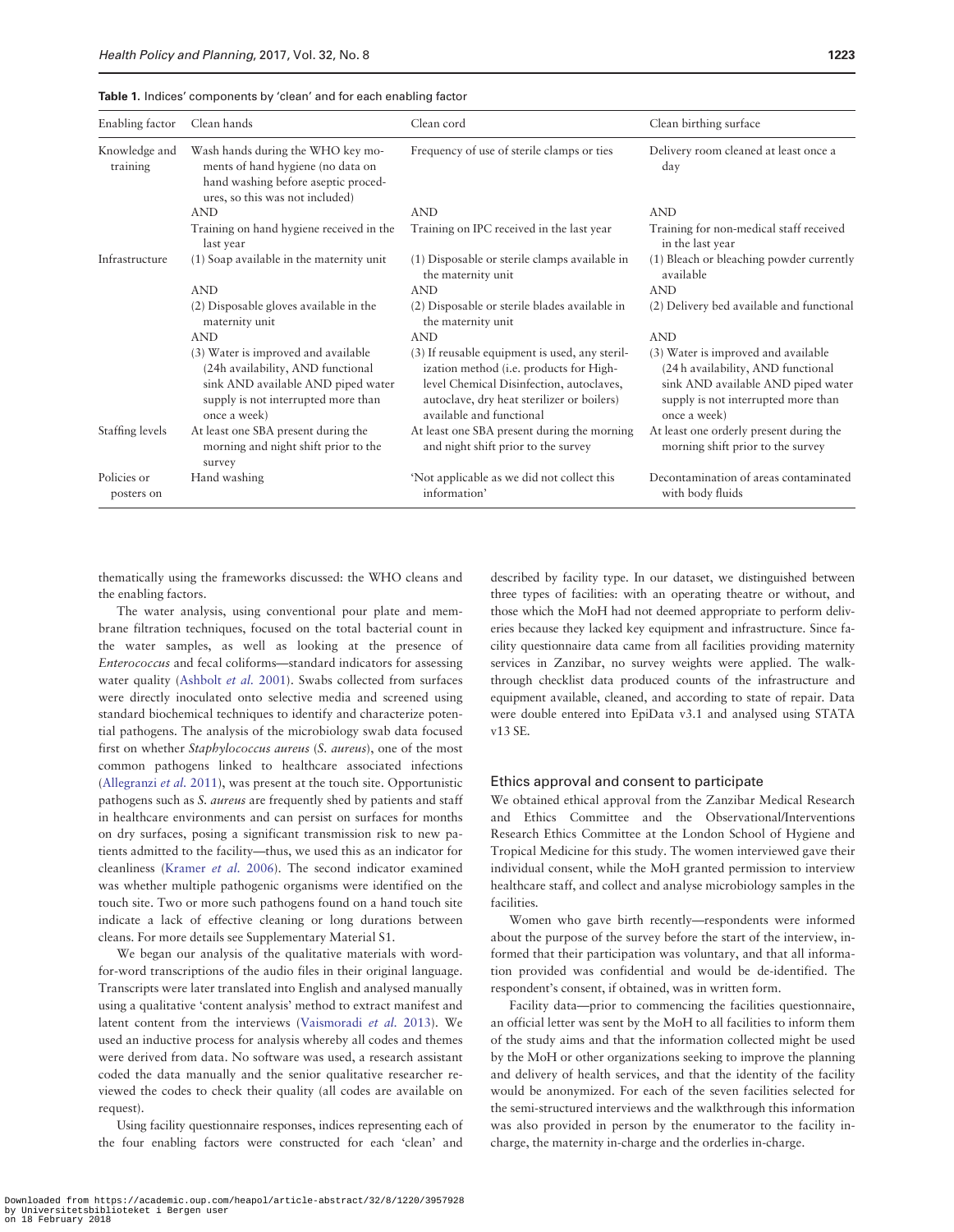<span id="page-4-0"></span>

Figure 1. Percentage of facilities meeting all components per enabling factor index by clean (Knowledge stands for knowledge & training)

## **Results**

Of the 37 facilities providing childbirth services in Zanzibar, eight had an operating theatre, 24 did not, and five were considered by the MoH to be too poorly equipped to perform deliveries because of lack of water and delivery equipment. 84% of facility births across the 37 facilities surveyed took place at one of the eight facilities with an operating theatre (data not shown). The enabling factors' indices for each of the 'cleans' were met by only 50% or fewer of the 37 facilities, with two exceptions: the infrastructure index for clean cord and the proportion of facilities with an SBA present in the morning and night shift before the survey, as described further below (Figure 1).

#### Clean hands

Coverage of knowledge and training around clean hands was 38%, with 14 facilities out of the total of 37 meeting all the knowledge and training conditions ([Table 2](#page-5-0) and Figure 1). The weakest knowledge and training index component was knowledge around when to wash hands and, in particular, many respondents did not know they were supposed to wash hands 'after touching the environment around the patient'. In 70% of facilities, staff reported having had training on hand hygiene, and this was confirmed by the qualitative interviews. Almost all care providers with which we conducted qualitative interviews could explain the hand hygiene process correctly  $(n = 26)$ .

The facility questionnaire ( $n = 37$ ) showed 18 facilities (49%) met all the infrastructure conditions for hand washing ([Table 2](#page-5-0) and Figure 1). The availability of a functional sink (i.e. a sink which can accommodate running water flowing from a tap) and whether running water is available 24 h a day were the main gaps in facilities' hand washing infrastructure. Of the 22 hand-washing stations (including buckets and sinks) across 7 facilities surveyed in the walkthrough checklist, 15 had water available. When water was not available, facilities use stored water. Due to logistical difficulties in accessing the storage containers, we were only able to take samples from two water storage containers at two of the seven facilities: a plastic bucket and a larger plastic container. Both showed high levels of contamination; their total bacterial count was over 300 CFU/ ml, and one sample had a high presence of Enterococcus (100 CFU/ ml). We also took samples from water sources routinely used for hand washing, and 21% of these  $(n = 102)$  had a total bacterial count of over 100 CUF/ml (See details on the water analysis results in Supplementary Material S1). Indeed, 73% of the facilities surveyed reported water testing is never done in the facility, and the rest did not know this information.

The qualitative interview analysis ( $n = 26$ ) emphasized that water availability was a major challenge. A common substitute for the lack of piped water was to store water in buckets. At two facilities out of seven, staff reported having to carry water in buckets from water storage tanks outside the facility, due to blockages in pipes. Maintaining a sufficient water supply was an issue, particularly at night when institutional availability of water is less reliable and those in charge of maintenance are not on shift.

In 12% of the facilities without an operating theatre  $(n = 24)$ , there was no SBA during the morning and night shift prior to the survey ([Table 2](#page-5-0)); whereas, all facilities with an operating theatre had at least one SBA present. Staffing shortages and high caseloads were frequently mentioned during qualitative interviews as reasons for poor IPC.

The facility questionnaire ( $n = 37$ ) data showed that policies or posters about hand washing were available in 51% of facilities ([Table 2](#page-5-0)); this proportion was 75% for facilities with an operating theatre. The walkthrough revealed that only three of the seven maternity wards observed had a poster on hand hygiene displayed in the maternity area.

## Clean cord

From the facility questionnaire ( $n = 37$ ), 18 facilities (49%) met the knowledge and training conditions and 23 facilities (62%) met the basic infrastructure conditions for a clean cord (Figure 1). All facilities reported routinely using disposable blades and cord clamps, but these were not always available; 89% of facilities had sterile blades available, but only 68% had both sterile cord clamps and sterile blades (data not shown). One facility reported commonly using reusable cord clamps but also reported having no functioning sterilization or high level disinfection equipment.

Walkthrough data showed similar results: all seven facilities had access to either reusable or disposable cord cutting equipment.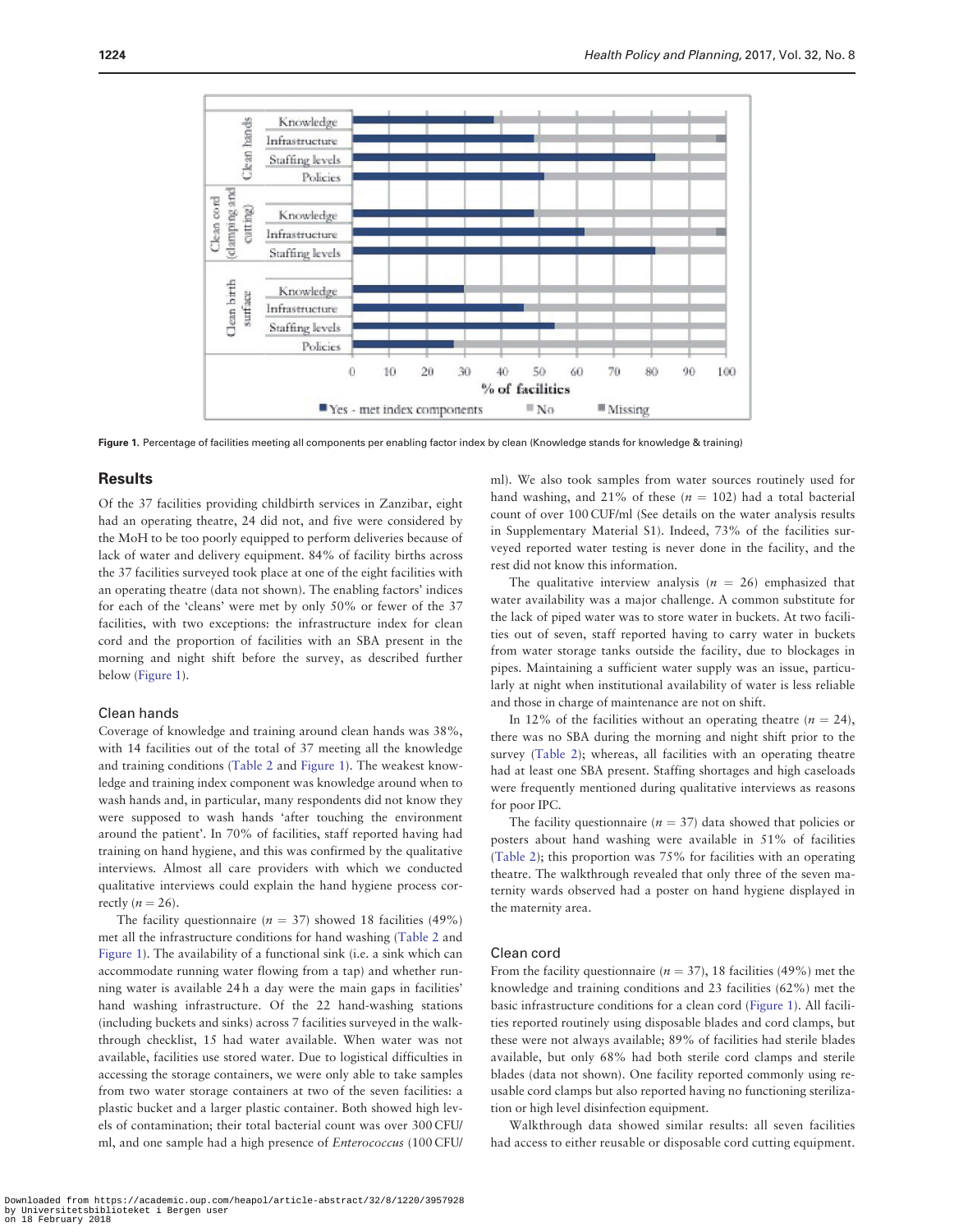<span id="page-5-0"></span>Table 2. Proportion<sup>a</sup> of facilities meeting the enabling factors' indices by 'clean' and facility type (data source: facility questionnaire)

| Variable               | Facilities with an<br>operating theatre $(n = 8) n$ (%) | Facilities without an operating<br>theatre $(n = 24) n$ (%) | Facilities deemed inappropriate<br>for deliveries $(n = 5) n$ (%) | Total facilities<br>$(n = 37) n (%)$ |
|------------------------|---------------------------------------------------------|-------------------------------------------------------------|-------------------------------------------------------------------|--------------------------------------|
| Clean hands            |                                                         |                                                             |                                                                   |                                      |
| Knowledge and Training |                                                         |                                                             |                                                                   |                                      |
| Yes                    | 4(50)                                                   | 9(38)                                                       | 1(20)                                                             | 14(38)                               |
| No                     | 4(50)                                                   | 15(63)                                                      | 4(80)                                                             | 23(62)                               |
| Missing                | $\mathbf{0}$                                            | $\boldsymbol{0}$                                            | $\mathbf{0}$                                                      | $\mathbf{0}$                         |
| Infrastructure         |                                                         |                                                             |                                                                   |                                      |
| Yes                    | 7(88)                                                   | 9(38)                                                       | 2(40)                                                             | 18 (49)                              |
| $\sqrt{N}$             | 1(12)                                                   | 15(63)                                                      | 2(40)                                                             | 18 (49)                              |
| Missing                | $\boldsymbol{0}$                                        | $\boldsymbol{0}$                                            | 1(20)                                                             | 1(3)                                 |
| Staffing levels        |                                                         |                                                             |                                                                   |                                      |
| Yes                    | 8(100)                                                  | 21 (88)                                                     | 1(20)                                                             | 30(81)                               |
| No                     | $\boldsymbol{0}$                                        | 3(13)                                                       | 4(80)                                                             | 7(19)                                |
| Missing                | $\mathbf{0}$                                            | $\mathbf{0}$                                                | $\overline{0}$                                                    | $\overline{0}$                       |
| Policies               |                                                         |                                                             |                                                                   |                                      |
| Yes                    | 6(75)                                                   | 12(50)                                                      | 1(20)                                                             | 19(51)                               |
| No                     | 2(25)                                                   | 12(50)                                                      | 4(80)                                                             | 18 (49)                              |
| Missing                | $\boldsymbol{0}$                                        | $\boldsymbol{0}$                                            | $\boldsymbol{0}$                                                  | $\mathbf{0}$                         |
| Clean cord             |                                                         |                                                             |                                                                   |                                      |
| Knowledge and Training |                                                         |                                                             |                                                                   |                                      |
| Yes                    | 6(75)                                                   | 11 (46)                                                     | 1(20)                                                             | 18 (49)                              |
| No                     | 2(25)                                                   | 13(54)                                                      | 4(80)                                                             | 19(51)                               |
| Missing                | $\mathbf{0}$                                            | $\mathbf{0}$                                                | $\mathbf{0}$                                                      | $\mathbf{0}$                         |
| Infrastructure         |                                                         |                                                             |                                                                   |                                      |
| Yes                    | 6(75)                                                   | 14(58)                                                      | 3(60)                                                             | 23(62)                               |
| No                     | 2(25)                                                   | 10(42)                                                      | 1(20)                                                             | 13(35)                               |
| Missing                | $\boldsymbol{0}$                                        | $\mathbf{0}$                                                | 1(20)                                                             | 1(3)                                 |
| Staffing levels        |                                                         |                                                             |                                                                   |                                      |
| Yes                    | 8(100)                                                  | 21 (88)                                                     | 1(20)                                                             | 30(81)                               |
| No                     | $\boldsymbol{0}$                                        | 3(13)                                                       | 4(80)                                                             | 7(19)                                |
| Missing                | $\boldsymbol{0}$                                        | $\mathbf{0}$                                                | $\mathbf{0}$                                                      | $\boldsymbol{0}$                     |
| Clean birth surface    |                                                         |                                                             |                                                                   |                                      |
| Knowledge and Training |                                                         |                                                             |                                                                   |                                      |
| Yes                    | 5(63)                                                   | 4(17)                                                       | 2(40)                                                             | 11(30)                               |
| No                     | 3(38)                                                   | 20(83)                                                      | 3(60)                                                             | 26 (70)                              |
| Missing                | $\boldsymbol{0}$                                        | $\boldsymbol{0}$                                            | $\boldsymbol{0}$                                                  | $\boldsymbol{0}$                     |
| Infrastructure         |                                                         |                                                             |                                                                   |                                      |
| Yes                    | 6(75)                                                   | 9(38)                                                       | 2(40)                                                             | 17(46)                               |
| $\sqrt{N}$             | 2(25)                                                   | 15(63)                                                      | 3(60)                                                             | 20(54)                               |
| Missing                | $\boldsymbol{0}$                                        | $\boldsymbol{0}$                                            | $\boldsymbol{0}$                                                  | $\boldsymbol{0}$                     |
| Staffing levels        |                                                         |                                                             |                                                                   |                                      |
| Yes                    | 8(100)                                                  | 11 (46)                                                     | 1(20)                                                             | 20(54)                               |
| No                     | $\boldsymbol{0}$                                        | 13 (54)                                                     | 4(80)                                                             | 17(46)                               |
| Missing                | $\boldsymbol{0}$                                        | $\boldsymbol{0}$                                            | $\boldsymbol{0}$                                                  | $\boldsymbol{0}$                     |
| Policies               |                                                         |                                                             |                                                                   |                                      |
| Yes                    | 5(63)                                                   | 5(21)                                                       | $\boldsymbol{0}$                                                  | 10(27)                               |
| No                     | 3(38)                                                   | 19 (79)                                                     | 5(100)                                                            | 27(73)                               |
| Missing                | $\boldsymbol{0}$                                        | $\boldsymbol{0}$                                            | $\boldsymbol{0}$                                                  | $\boldsymbol{0}$                     |

<sup>a</sup>The proportion was approximated to the nearest decimal; hence, variables options might not add up.

The walkthrough supplemented the questionnaire findings by showing whether equipment for cord care was decontaminated (if reusable) and stored safely. Similar to the facility questionnaire results, access to cord clamps was lower than for blades. Qualitative interviewees at five of the seven facilities reported creating selfmade cord ties from the rim of sterile gloves or pieces of string, ideally soaked in alcohol solution. Potential failure in carrying out this procedure makes strings less safe and practical than disposable sterile clamps.

The staffing levels for clean cord care were measured in the same way as for clean hands as reported above. We did not collect specific information on policies around clean cord.

# Clean birth surface

All the basic conditions for knowledge and training index around a clean birth surface were met by 11 out of 37 facilities (30%) (Table 2 and [Figure 1](#page-4-0)). A weak component of index was the lack of training for non-medical staff, including orderlies, who are responsible for cleaning the bed surface.

The walkthrough checklist results confirm these findings. Microbiological samples revealed that in six of the seven facilities where swabs were taken, the maternity beds were highly contaminated with multiple organisms, especially around the perineal area. Sixty percent of mops and mop bucket swab sites tested positive for multiple microbiological organisms. Multiple organisms were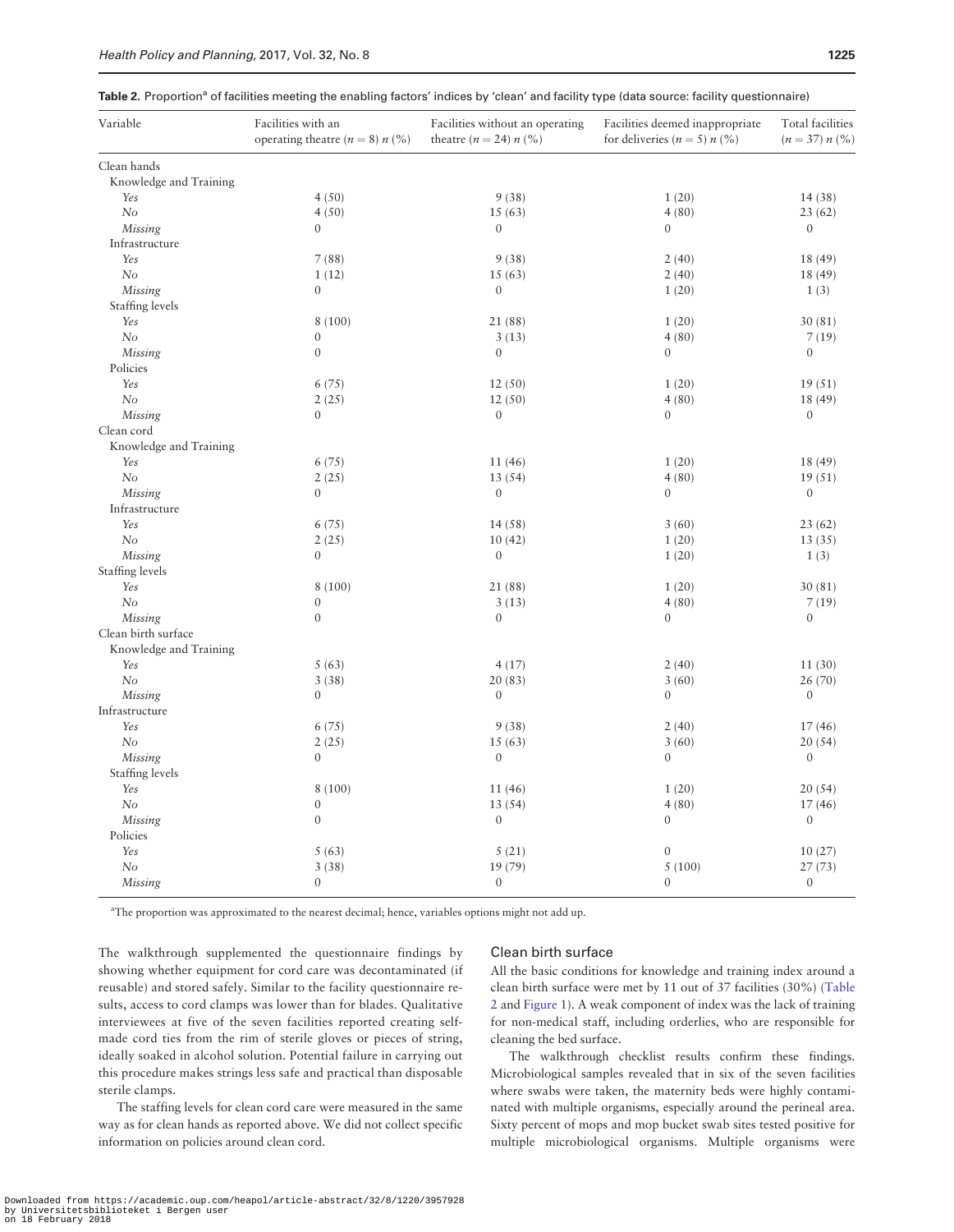further identified on six out of eight surface cleaning cloths. It was a common finding that most mops were stored inside buckets filled with mopping fluid for most of the day.

The infrastructure index suggests that only 17 out of 37 facilities (46%) met the basic requirements for a clean birth surface ([Table](#page-5-0) [2\)](#page-5-0), with the weakest index component being the same as for clean hands: consistent availability of water [\(Figure 1](#page-4-0)). The facility questionnaire ( $n = 37$ ) found that all but two facilities surveyed had at least one functional delivery bed available (data not shown). The results from the walkthrough checklist found that in both the maternity and delivery rooms, most beds (21/26) across the seven facilities surveyed were covered in cleanable materials and/or a mackintosh (data not shown).

Across all seven facilities where qualitative interviews ( $n = 26$ ) were conducted, staff complained about a shortage of orderlies. In line with these findings, the facility questionnaire ( $n = 37$ ) revealed that only 54% of facilities had an orderly present in the maternity unit on the morning before the survey ([Table 2\)](#page-5-0). The shortage of orderlies was further aggravated by the fact that most of the orderlies interviewed also performed healthcare related tasks such as antenatal care, wound dressing, prescribing medications and assisting deliveries, which significantly reduced the time they spent on cleaning activities.

Of the facilities without an operating theatre, only 21% had policies or posters on the decontamination of areas contaminated with body fluids ([Table 2](#page-5-0)). The proportion was higher for those facilities with an operating theatre, 63%.

# **Discussion**

We provided an illustrative analysis of IPC information collected in maternity units in a low-income country to assist in developing a quality improvement strategy both at the local facility and the MoH levels. Our results are actionable for three main reasons: the use of a clear framework, the WHO IPC guidelines, made up of four enabling factors amenable to change; the use of mixed methods to unpack the complex picture behind the infection prevention gaps; and the focus on and relevance to the key interventions necessary to reduce maternal and newborn infection embedded in the WHO clean practices: making sure that during labour and delivery the hands of the birth attendants, the birth surface and the cord clamping and cutting are all clean.

Using the WHO IPC guidelines framework we could organise our results so that the MoH could identify the weakest enabling factors of the necessary clean practices and the type of intervention needed—e.g. infrastructure vs training. For example: the weakest index component for clean birth surface was the knowledge of health orderlies and their lack of training on decontamination of areas exposed to body fluids. The theme of knowledge in itself helped narrow down the potential for action to an educational intervention involving specific roles in the MoH, such as district level supervisors and the local institute for nursing training.

To produce data on IPC gaps that can be actioned by the MoH required a mixed-methods approach to data collection and analysis. Our mixed methods approach provided a comprehensive and useful description of key enabling factors of the relevant clean practices in maternity units, with different methods suited to different items of information. For example, the facility questionnaire revealed that water is often unavailable on the labour ward. With this information alone we did not know whether delivery was practiced in the absence of running water or how the problem was overcome. Through

semi-structured interviews, we learned that staff perform deliveries without running water, and that standing water buckets are used as an alternative to non-functioning sinks. Although very limited in number, the standing water buckets we sampled were highly contaminated; as found elsewhere, inappropriate water storage leads to contamination (Shields et al.; [Wright](#page-8-0) et al. 2004). The triangulation of data strengthened our conclusions, and avoided some of the assumptions inherent in the interpretation quantitative results. The mixed methods approach allowed us to understand the complex picture behind the IPC weaknesses we found and to provide potential intervention targets to the ministerial audience.

Our approach to producing actionable information is unable to recommend which of the enabling factors will have a sustainable and wider benefit; indeed, it probably draws attention towards shorter-term solutions such as infrastructure and training that are quick wins for any MoH, compared to longer-term structural changes. Yet, our approach still highlights these wider structural gaps—such as the lack of sufficient staff and policy gaps.

Although no agreed definition for 'actionable information' exists in global health, other research using this terminology refers to information presented in a way that makes evidence-based programming more accessible, using for example the visual display of data ([Makulec and Morgan 2015\)](#page-8-0). This was also our intent and fits into the current wider attempt in public health to ensure that evidence feeds into action by using condition specific frameworks and platforms (Evidence for Action); [Swinburn](#page-8-0) et al. 2005). Using a clear and simple approach to identify actionable information was an important ingredient for the project's endorsement and support from the MoH; yet translating that information into action would not have been possible without a participatory workshop that included all key stakeholders. We describe how we engaged with the key stakeholders in a participatory workshop and how the information presented was then translated into action in Supplementary Material S2.

An important limitation to our actionable information approach is that we looked at proxies of the enabling factors rather than actual practices. Ideally, both should be done, but time and financial limitations meant that we could not observe practices. We would also have liked to explore more enabling factors, but the type of data we collected did not permit this. In particular, the tools we used did not collect information on social norms and individuals' motivation—key areas for explaining behaviour ([Montano and](#page-8-0) [Kasprzyk 2008\)](#page-8-0).

The results show that overall facilities' performance across all enabling factors for each of the 'cleans' was poor. Each enabling factors' index was met by, at best, half of facilities, apart from two factors met by a higher proportion. However, even these better performing indices are of concern. Only 81% of facilities had SBAs present in the morning and night shift before the survey; a finding supported by the low presence of skilled personnel in maternity wards in Eastern African shown by a recent multi-country study (Kruk [et al.](#page-8-0) 2016). Indeed, this index should be at 100% as facilities providing maternity care should run with 24h services. In this context, in the absence of an SBA, deliveries are occasionally performed by health orderlies. Across virtually all indices, facilities with an operating theatre performed better, in terms of knowledge, infrastructure, availability of staffing and policies, compared with smaller facilities providing basic obstetric care. This is consistent with other studies showing that larger facilities generally tend to score better in terms of some markers of quality of care ([Campbell](#page-8-0) et al. 2016).

Other key findings included first, the substantial lack of a reliable and constant water supply, with half of facilities operating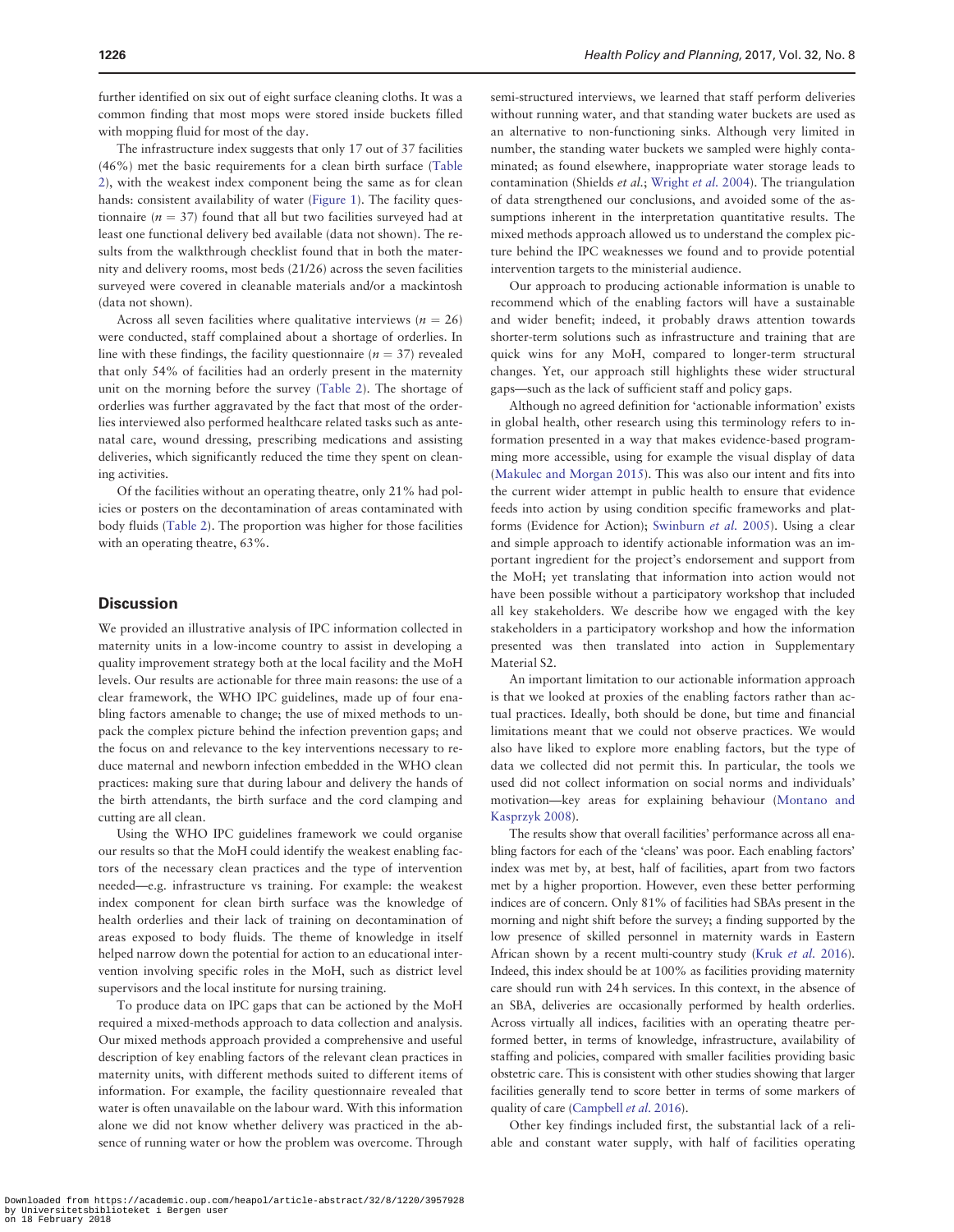<span id="page-7-0"></span>without basic water infrastructure. This is consistent with research on water availability in facilities in low- and middle-income countries (LMICs) ([Chawla](#page-8-0) et al. 2016) and specifically in maternities in Tanzania [\(Benova](#page-8-0) et al. 2014; Gon [et al.](#page-8-0) 2016). A recent review (Bain et al. [2014\)](#page-8-0) of water quality in LMICs found very few studies based in health facilities, highlighting the importance of our data in this field. They proposed a score to assess the quality of water sampling and analysis. Applying their system, our study met 10 out of 13 quality criteria, which is above the interquartile range of the 319 studies in their review (Bain et al. [2014](#page-8-0)).

Another key finding was the poor knowledge and training and practice of health orderlies in cleaning the birth surface—from the walkthrough exercise we found that six of the seven maternity units swabbed had beds with S. aureus, representing a lack of effective or frequent cleaning. A very recent study in paediatric wards with poor cleaning practices in South Africa also found S. aureus on their surfaces ([Dramowski](#page-8-0) et al. 2016). A study from India which includes the maternity unit environment, found that 10% of patient care equipment was contaminated with some kind of pathogen ([Dadhich](#page-8-0) [et al.](#page-8-0) 2014). In addition, the facility questionnaire reported that 37% of facilities cleaned the delivery room less than once a day on average and their non-medical staff were un-trained. The high levels of pathogens present on the cleaning equipment may explain the high level of microbiological contamination found on the beds. Overall cleaning in healthcare facilities is a poorly monitored and an under-researched area in spite of being vital to effective IPC and the reduction of healthcare associated infection. Simple solutions like fluorescent gel and UV markers can promote local engagement and training of cleaners [\(Dramowski](#page-8-0) et al. 2016).

We have confidence in our results given the consistency across the different tools used and because indices were constructed using data from all maternity units across Zanzibar. Moreover, our findings were consistent with the views on the status of IPC in maternities expressed by workshop participants including the MoH. Results of the enabling factors' indices, should, however, be interpreted cautiously, especially for knowledge and training of staff which was based on the response of only one person at each facility. Having said this, as we aimed to interview the maternity in-charge, or equivalent at the time, at each facility, we expect the results are fairly representative of the maternity unit personnel. If anything, our choice of interviewee may overestimate the average knowledge of the personnel in the maternity unit. With regards to the staffing indices, having at least one SBA or health orderly available does not guarantee clean practice – but their presence would increase the likelihood of the 'clean' being performed. As mentioned earlier, in the absence of an SBA, deliveries are occasionally performed by health orderlies with no formal training in delivering a baby including relevant aspects of IPC.

These data may be influenced by observer bias because the data collectors were MoH employees for all tools except the semistructured interviews. However, two things minimise this issue: first, data collectors were sensitised repeatedly about the fact that data were collected mainly for local improvement purposes and needed to be accurate for this to be possible. In addition, we emphasised that data would be anonymized, so there should be no repercussions for interviewees, facilities, or interviewers. Second, the walkthrough tool set and the semi-structured interviews at each of the seven facilities were closely supervised by an independent senior qualitative scientist. The results from these tools were consistent with the facility questionnaire results, providing further evidence that observer bias might not have influenced our results significantly.

Quantitative analysis of environmental samples was not possible due to limited laboratory capacity, although 30% of the swabs yielded levels of growth too high for quantification. Indeed, this was the first time, the Pemba Health Laboratory carried out environmental sampling and analysis. Not many healthcare laboratories in low-income settings have exposure to environmental sampling and therefore greater advocacy, training and support for laboratories would lead to standardization of swabbing techniques, sample culturing and reporting.

A further limitation is that information on the availability of electricity which is key to performing a clean delivery, especially at night, was not collected (Adams et al. 2008). From the 2014 Service Provision Assessment of healthcare facilities, we know that 77% of facilities have regular electricity in Zanzibar ([Tanzania Service Provision Assessment](#page-8-0) [Survey 2014-2015, 2016\)](#page-8-0). Other information related to infection prevention during birth was collected, such as on waste disposal, and availability of malaria bed nets; however, this is not presented as it does not directly relate to our outcome framework.

We present a simple approach to analysing IPC data from maternity units to facilitate and prompt action. Using our approach, the Zanzibar MoH was able to readily prioritise and follow-up on the findings presented here by organising for the first time a formal training for health orderlies on cleaning practices, and by improving the infrastructure of sinks in the maternity wards. Observation of the actual clean practices would significantly improve our approach but could be prone to a non-trivial Hawthorne effect. Using this approach in other settings/countries could provide key evidence for governments to improve maternity units, and so contribute to the prevention of newborn and puerperal sepsis.

#### Supplementary Data

Supplementary data are available at HEAPOL online

## Acknowledgements

We thank Dr Zuhura M. Nassor (The Ministry of Health of the Revolutionary Government of Zanzibar), Siti M. Ali (The Ministry of Health of the Revolutionary Government of Zanzibar), Shaali M. Ame (Public Health Laboratory Ivo de Carneri), and Suzanne Cross (The Soapbox Collaborative), Oona Campbell (The London School of Hygiene and Tropical Medicine), as well as the rest of the team who supported the project throughout for their key contributions. We also thank Deepthi Wickremasinghe (The London School of Hygiene and Tropical Medicine) for her editing contribution.

#### Funding

The work was supported by the SHARE Research Consortium ([www.](http://www.SHAREresearch.org) [SHAREresearch.org\)](http://www.SHAREresearch.org) funded by UK Aid from the Department of International Development (DFID). The views expressed do not necessarily reflect the DFID's official policies. The funder had no role in study design, data collection and analysis, decision to publish, or preparation of the article. WaterAid funded the work of a social scientist and the Soapbox Collaborative funded the epidemiologist to undertake tool adaptation, data collection and analysis.

Conflict of interest statement. None declared.

## References

- AbouZahr C. 2003. Global burden of maternal death and disability. British Medical Bulletin 67: 1–11.
- Adams J, Bartram J, Chartier Y. 2008. Essential Environmental Health Standards in Health Care. Geneva: WHO.